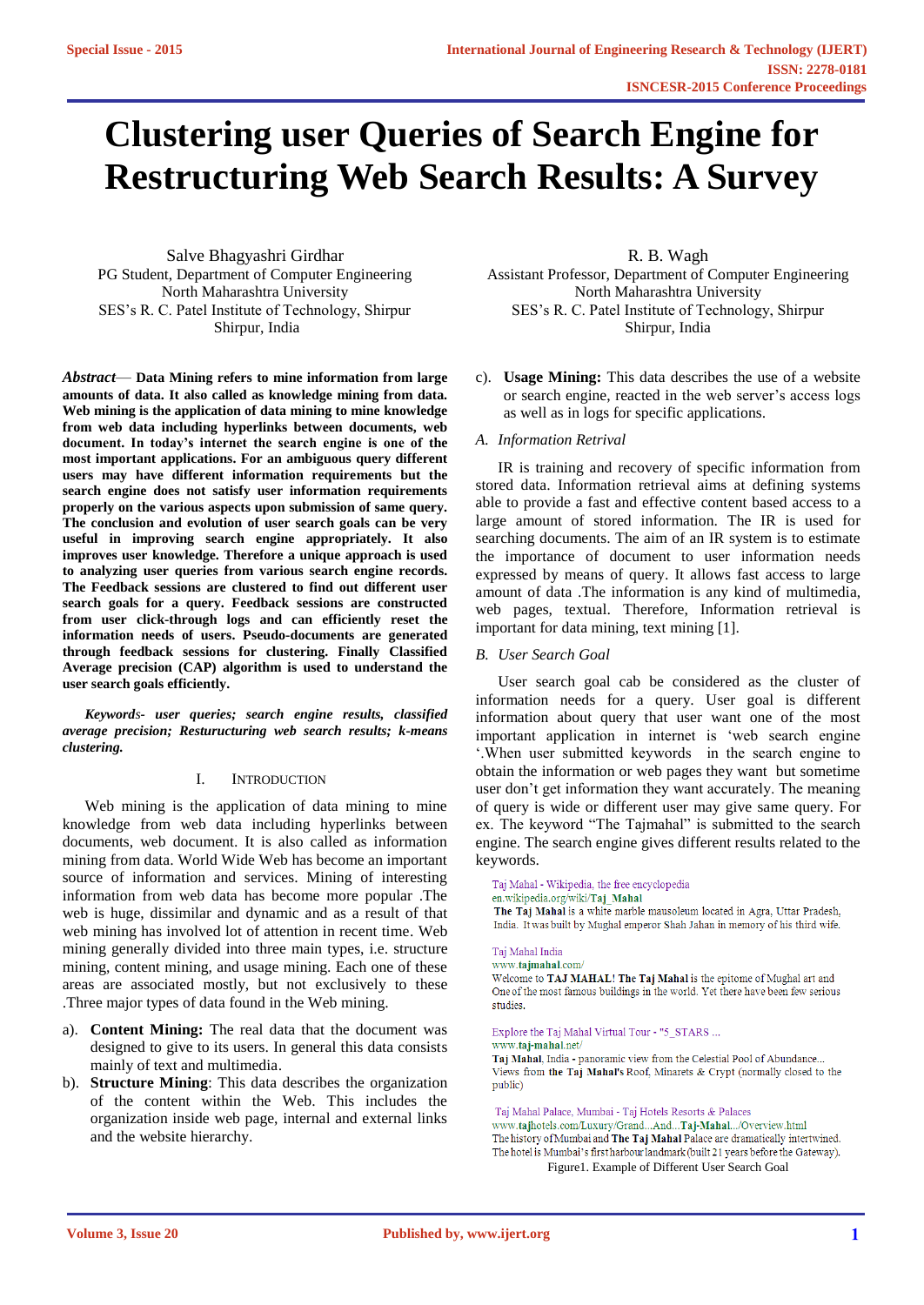The keywords "The Tajmahal" gives information about the white marble mausoleum in the city of Agra and the information about Taj hotel in Mumbai .The diagram shows the result given by query "The Tajmahal", but sometime the necessary page is not available on the starting page the user has to search multiple pages .It takes lots of time and user has to spend more time in searching a particular page.

# II. RELATED WORK

Lee et al describes automatic identification of user search goals in search engine in which they define query classification consider user goal as informational and navigational. In navigation the user have particular goal or website in their mind and their aim is to reach that particular site. In informational queries user don't have particular website in their mind they visit multiple pages .Since what user care about varies a lot for different queries finding suitable predefined search goal difficult and impractical [3].

Li et al describes learning query intent from regularized click graphs, in which they define query as intent. The query is classified in to two type job intent and product intent .The job intent and product intent expand the training data to improve the performance of classification. The aim of query intent is to enriching the amounts of data by using semi-supervised learning. In query intent classifiers uses only query words or phrases for well work [4].

Wang et al. proposed web search log to organize search result which allows a users to navigate into relevant documents quickly. In which interesting aspects of query learn from click through log. Clustering the search result is best way to organize the search result. In clustering of search results user find documents quickly. The drawback of this approach is that the member of the cluster label does not provide right information, so it's difficult to identify right cluster and the cluster do not depends on the attractive aspects of the users and the cluster exposed do not necessarily correspond to the interesting aspects of a topic from the user point of view [5].

Jones et al. defined session boundaries and automatic hierarchical segmentation of search topics .Most analysis of user search relevance and performance take single query as unit of search engine relevance. In which queries are group together by task or session and they used to identify boundaries .This method only identifies whether pair of queries belongs to the same goal or not and they doesn't care about what the goal is [6]?

Chen et al. describes bringing order to the web automatically categorizing search results. In which search results are categorize in to hierarchical category. Organizing search results allows user to focus on things in categories of importance rather than having to browse through all the results serially [7].

S. Beitzel et al. Varying Approaches to Topical Web Query Classification. Web queries are classified based on the behaviors or some similarities. This classification of query improving retrieval effectiveness and efficiently. The query is used to retrieving a document before or after a query classification. Bridging classifier maps the document

taxonomy onto query classification problem and it provide sufficient training data. We find that training classifier explicitly from manually classified queries to the bridged classifier by in score. The preretrieval classifier is worse than bridged classifier. It requires snippets from retrieved documents [8].

Shen et. al. describes building bridges of web classification in which short and ambiguous user queries classified into target queries. The bridges describe build in offline mode on an intermediate taxonomy. In which there is no need of new categories for new target categories so bridging classifier taxonomy once. It improves both efficiency and effectiveness of online classification [9].

Cao et al. describes context aware query suggestion by mining Click through and session data. In which query selection plays important role in search engines .It improves the search engine usability. Query suggestion approach consist two way offline model learning step and concept sequence suffix tree. This approach consist not only the current queries but also the recent queries in same session to provide more meaningful suggestion [10].

## III. METHODOLOGY



## *A. Feedback Session*

In feedback session the session is defined as sequence of successive queries to satisfy single information need. In single session containing only one query which is introduced. Feedback session is comprehensive of whole session. The feedback session consists of both the clicked and un clicked URL. Figure 2. shows a rectangular box shows the feedback session in which it consist both clicked and un clicked URL. The unclicked URL are mark by 0 and the clicked URL are mark by the order in which URL are clicked. In rectangular box the left part shows all the links related to query and right part shows clicked and unclicked link and the session is end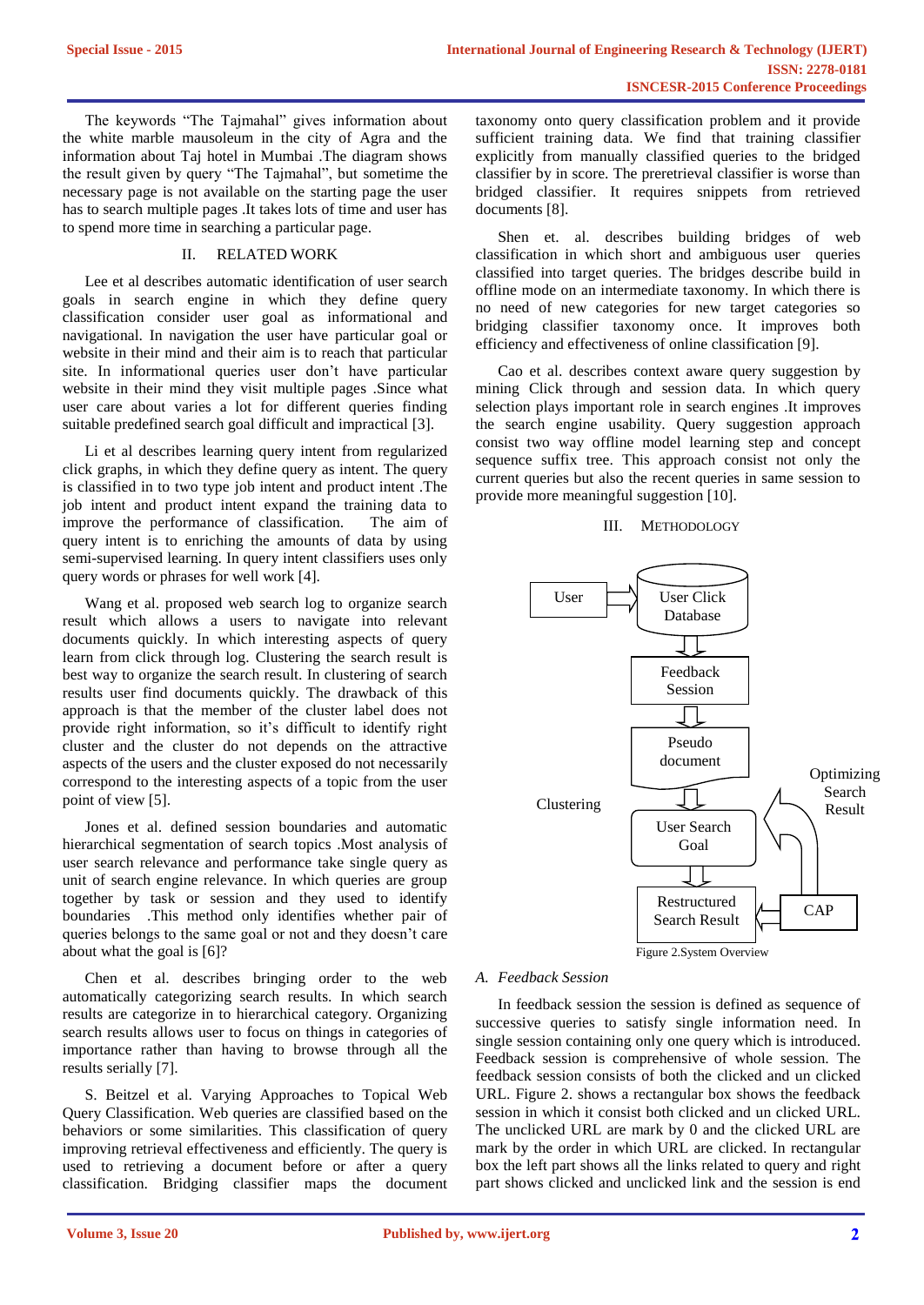with last URL that was clicked in a single session. Before last clicked all URLs are scanned and it consists both clicked and un clicked links. In fig., the 3 links are clicked with their particular sequence and 4 links are unclicked that denoted by 0.The URL clicked after the last URL are not considered in the feedback session. The clicked URL shows what user want and the unclicked shows what user don't want The feedback session gives detail knowledge about user's need[11].

| URL's<br>www.en.wikipedia.org/wiki/Taj Mahal<br>www.tajmahal.com/<br>www.taj-mahal.net/<br>www.tajhotels.com/ | <b>Clicked Sequence</b><br>٦ |
|---------------------------------------------------------------------------------------------------------------|------------------------------|
| www.lonelyplanet.com/<br>https://www.sscnet.ucla.edu                                                          | 0                            |

Figure 3. Feedback Session

### *B. Mapping Feedback Session to Pseudo Document*

Feedback session is different for different click through log database. The feedback session is changes for different database. These are not suitable to use feedback session directly for inferring user search goals. There are many types of feature representation for feedback session .binary vector presentation consists of 0 and 1. Here, 1 represent clicked link and 0 represent unclicked link but binary vector is not give enough information because one linked is clicked multiple time but its show 1 so user can't get the information that how many times the link is clicked. Therefore new method is used to represent feedback session. In clicked sequence method shows sequence of clicked URL .It shows how many time the link is visit. So we map feedback session to pseudo document. Two steps to building feedback session to pseudo document [12].

### *1) Representing the URL's in the feedback session*

In this step we enrich the URL with additional textual content by extracting title and snippets .Then some textual process are implemented those paragraphs sum ,transferring all the letters to lowercase ,removing stop words and stemming. Finally, the title and snippet generated from URL are performed by term frequency –Inverse document frequency (TF-IDF) vector.

 $Tu = \{tw_1., tw_2...tw_n\}$ 

 $Su$ <sup> $=[sw_1, sw_2...sw_n]$ </sup>

Where,

Tui:-TF-IDF vectors of the URL titles

Su<sub>i</sub>:- TF-IDF vectors of the URL snippets

 $\mu_i$ :-ith URL in the feedback

 $w_i$ :-j term in the enrich URL. Where,j={1,2,..n}

Twj:-TF-IDF value of the jth term in URL's title

Swj:- TF-IDF value of the jth term in URL's snippet

enriched URL represented by weighted sum is

Fui:-feature representation of ith URL

Wt:-weight of the title

Ws:-weight of the snippet

## *2) Forming Pseudo document based on URL representation*

This method combine both clicked and unclicked URL in the feedback session .Based on the assumption that term in the vectors are independent .We can perform optimization on each dimension independently.

$$
F_{fs=} \{F_{fs}(w_1), F_{fs}(w_2), \dots, F_{fs}(w_n) \}^T
$$

Where,

## Ffs=feature representation

# *C. Inferring User Search Goals by Clustering Pseudo-Documents*

With the proposed pseudo-documents, we can infer use Search goals. In this section, we will describe how to infer user search goals and depict them with some meaningful keywords.

*1) K-means Clustering Algorithm*

Cluster analysis or clustering is the task of grouping a set of objects in such a way that objects in the same group (called a cluster) are more similar (in some sense or another) to each other than to those in other groups (clusters). A set of cluster resulting from a cluster analysis can be referred To as a clustering .Cluster analysis has been widely used in many application such as business intelligence, image pattern reorganization, web search ,biology and security. In Web search application a keyword search may often return a very large number of hits (i.e. page relevant to the search) due to the extremely large no. of pages

### **Algorithm 1: k-means Clustering Algorithm**

## **Input**:

k:the number of clusters

D:a data set containing n objects.

## **Output:**

A set of k clusters

### **Methods:**

1. choose k objects from Das the initial clusters centers;

2. Repeat

3. (Re) assign each objects to the clusters to which the object is the most similar, based on the mean value of the objects in the cluster;

4. update the clusters means ,that is calculate the mean value of the objects for each cluster;

5. until no change;

end for